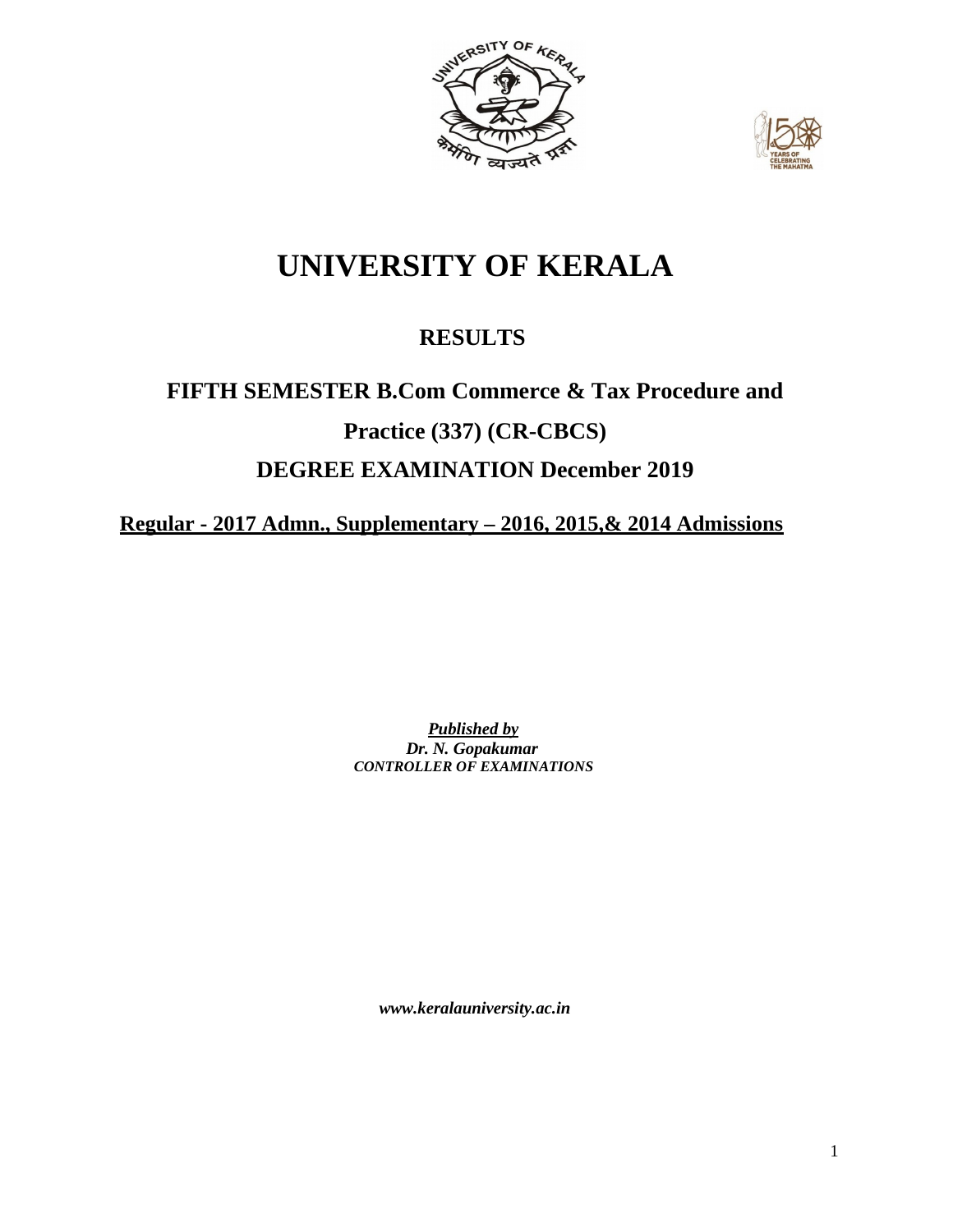## **UNIVERSITY OF KERALA**



**No. ES V/2020 Thiruvananthapuram Dated: 23/06/2020**

## **S Y N D I C A T E – I N – C I R C U L A T I O N**

**The results of the Career Related First Degree Programme under CBCSS FIFTH Semester B.Com Commerce & Tax Procedure and Practice (337) Group 2(a), (Regular –2017 Admn. Supplementary –2014, 2015 & 2016 Admns.) Degree Examination December 2019 as declared by the respective Board of Examiners are given below.**

| <b>Name of Examination</b>                                                                                                                                                                                   | Total<br><b>Registered</b> | <b>Total</b><br>Appeared | <b>Total Pass</b> | %Pass |
|--------------------------------------------------------------------------------------------------------------------------------------------------------------------------------------------------------------|----------------------------|--------------------------|-------------------|-------|
| FIFTH<br>Semester<br>B.Com<br>Commerce & Tax Procedure<br>and Practice (337), Degree<br><b>Examination, December 2019</b><br>(2015 Scheme)(Regular- 2017<br>Admn. and Supplementary -<br>2015 & 2016 Admns.) | 899                        | 891                      | 737               | 82.72 |
| <b>FIFTH Semester B.Com</b><br><b>Commerce &amp; Tax Procedure</b><br>and Practice (337), Degree<br><b>Examination</b><br>December 2019<br>(2014 Scheme) (Supplementary -<br>2014 Admn.)                     | 8                          | 7                        | $\overline{2}$    | 28.57 |

The results may be approved. It is proposed to publish the results on 23/06/2020

**Sd/-**

## **CONTROLLER OF EXAMINATIONS**

To

- **1. E.J.III,**
- **2. E.J. IX**
- **3 PRO**
- **4 Enquiry 5 IT Cell**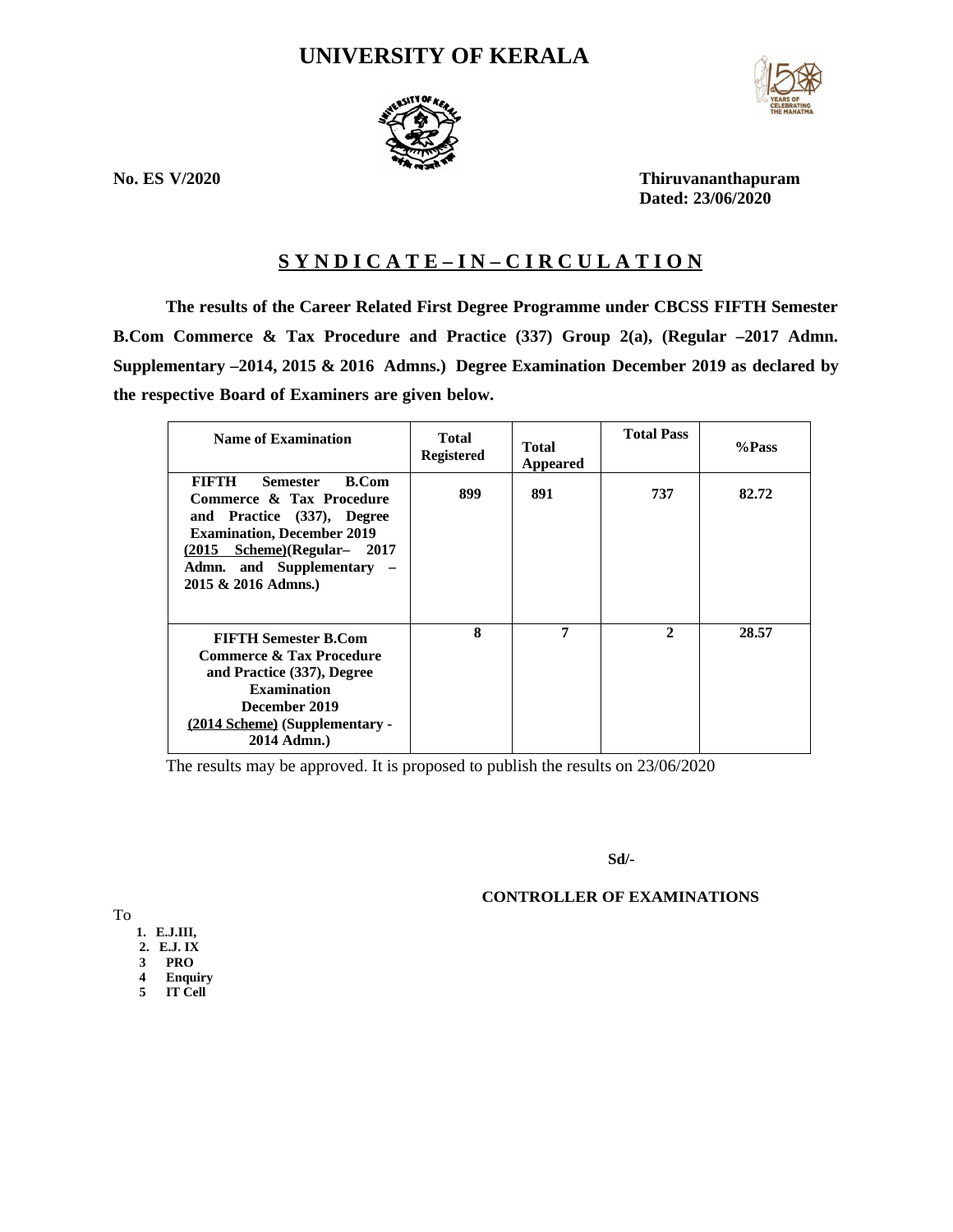

- 1. The following is the provisional list of Register Numbers of the successful candidates at the Career Related First Degree Program Under CBCSS Group 2(a) **FIFTH Semester B.Com Commerce & Tax Procedure and Practice (337) Group 2(a) (Regular – 2017 Admn. and Supplementary –2014, 2015& 2016 Admns.) Degree Examination December 2019** as declared by the Board of Examiners.
- 2. For the successful completion of a semester, a student of **2014 Admission** has to score a minimum SCPA of 4.00 (E Grade). A minimum of 40% of marks (E Grade) is required for passing a course with a separate minimum of 40% (E Grade) for Continuous Evaluation and End Semester Evaluation.
- 3. For 2015, 2016 & 2017 Admission Candidates, a student has to score a minimum 35% marks each for ESE and CE for a course pass. However, 40% in aggregate (CE+ESE) is required for a semester pass.
- 4. The last date for revaluation and scrutiny is **06.07.2020** . Candidates should make use of draft mark list available in the university website for applying for revaluation. Application for scrutiny and revaluation should be **submitted online only**.

**Sd/-**

**CONTROLLER OF EXAMINATIONS**

University Buildings, Thiruvananthapuram Dated: 23/06/2020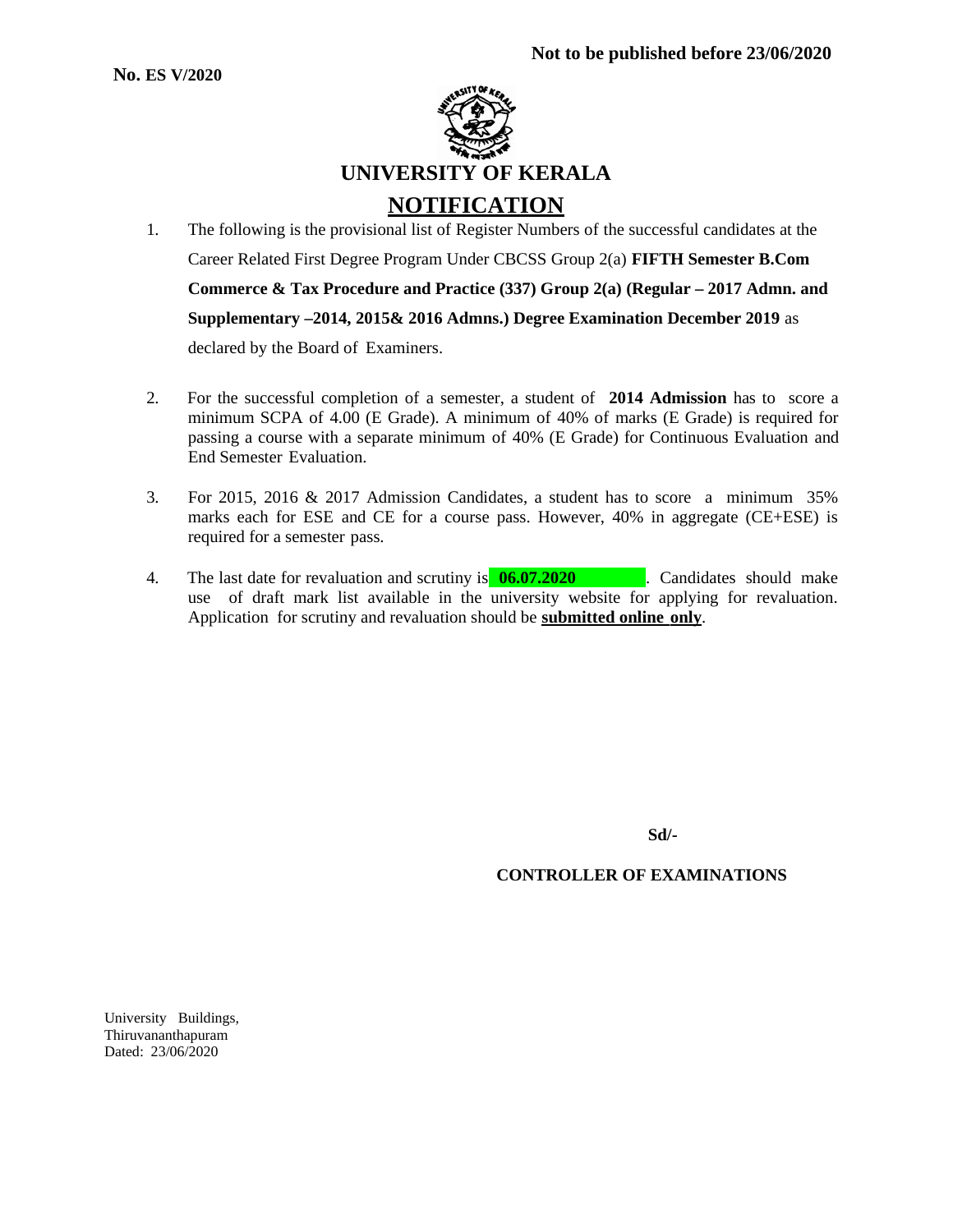## **FIFTH SEMESTER B.Com Commerce & Tax Procedure & Practice (337) (Regular - 2017Admn. and Supplementary –2014, 2015&2016 Admns.) Degree Examinations – December 2019**

#### **College Code : 114**

## **Kunjukrishna Nadar Memorial Govt. Arts & Science College, Kanjiramkulam, Thiruvananthapuram**

#### **B.Com - Commerce & Tax Procedure and Practice(337)**

| All Pass (Semester scores given in brackets)      |                  |             |             |             |  |  |
|---------------------------------------------------|------------------|-------------|-------------|-------------|--|--|
| 17114001(6.80 C)                                  | 002(6.17 C)      | 003(7.10 B) | 004(5.70 D) | 005(6.11 C) |  |  |
| 006(6.75 C)                                       | 007(4.96 E)      | 008(7.05 B) | 009(7.36 B) | 010(5.90 D) |  |  |
| 014(7.99 B)                                       | 015(7.95 B)      | 016(7.50 B) | 017(7.73 B) | 018(7.39 B) |  |  |
| 019(7.92 B)                                       | 020(4.11 E)      | 021(7.01 B) | 022(7.36 B) | 025(7.53 B) |  |  |
| 026(7.92 B)                                       | 027(4.60 E)      | 028(5.94 D) | 029(8.02 A) | 030(7.83 B) |  |  |
| 031(7.83 B)                                       | 16114018(5.21 D) | 024(4.50 E) |             |             |  |  |
| Passed in Parts (Subject codes given in brackets) |                  |             |             |             |  |  |
| 17114023(12456)                                   | 024(12456)       | 032(45)     | 16114028(5) |             |  |  |
| 14114008(23)                                      |                  |             |             |             |  |  |
|                                                   |                  |             |             |             |  |  |

**College Code : 123**

## **N S S College, Pandalam, Pathanamthitta**

#### **B.Com - Commerce & Tax Procedure and Practice(337)**

| All Pass (Semester scores given in brackets)       |                       |                |                       |                       |
|----------------------------------------------------|-----------------------|----------------|-----------------------|-----------------------|
| 17123001(7.80 B)                                   | $002(6.58)$ C)        | 003(8.15 A)    | 004(6.22 C)           | 005(8.20 A)           |
| $007(8.94 \text{ A})$                              | 008(8.81 A)           | 009(7.60 B)    | 010(8.56 A)           | $011(6.63)$ C)        |
| 012(7.91 B)                                        | 013(7.72 B)           | 014(5.96 D)    | 015(7.24 B)           | 016(7.82 B)           |
| 017(8.08 A)                                        | 018(7.05 B)           | $019(6.35)$ C) | 020(8.51 A)           | 021(7.10 B)           |
| 022(6.02 C)                                        | 023(6.27 C)           | 024(7.73 B)    | 025(7.86 B)           | 026(6.93 C)           |
| 027(5.78 D)                                        | 028(7.45 B)           | 029(6.50 C)    | 030(6.26 C)           | $031(8.45 \text{ A})$ |
| 032(5.99 D)                                        | 033(7.36 B)           | 035(7.56 B)    | 036(5.56 D)           | 037(8.33 A)           |
| 16123022(4.94 E)                                   | $036(4.53 \text{ E})$ | $038(4.98)$ E) | $039(4.23 \text{ E})$ |                       |
| Despeakin Derta (Cubiest eagles given in breakata) |                       |                |                       |                       |

Passed in Parts (Subject codes given in brackets)

17123006(12456) 034(4) 038(2356) **College Code : 149**

## **Mar Gregorios College of Arts & Science, Punnapra, Alappuzha**

| All Pass (Semester scores given in brackets)      |             |                       |             |  |  |  |
|---------------------------------------------------|-------------|-----------------------|-------------|--|--|--|
| 002(7.00 B)                                       | 003(7.82 B) | 004(7.37 B)           | 005(6.65 C) |  |  |  |
| 012(7.47 B)                                       | 013(7.15 B) | $014(8.25 \text{ A})$ | 015(7.80 B) |  |  |  |
| 017(6.61 C)                                       | 019(8.32 A) | 020(7.57 B)           | 021(6.34 C) |  |  |  |
| 023(6.38 C)                                       | 024(5.80 D) | 025(6.55 C)           | 026(6.55 C) |  |  |  |
| 028(5.52 D)                                       | 029(5.90 D) | 030(7.13 B)           | 031(7.65 B) |  |  |  |
| 033(6.81 C)                                       | 034(7.80 B) | 035(7.60 B)           | 037(5.09 D) |  |  |  |
| 040(6.21 C)                                       | 041(7.10 B) | 042(6.46 C)           | 043(6.60 C) |  |  |  |
| 045(6.20 C)                                       | 046(7.60 B) | 047(4.84 E)           | 048(5.15 D) |  |  |  |
| 050(6.23 C)                                       | 051(5.44 D) | 052(8.06 A)           | 053(5.13 D) |  |  |  |
| 056(6.95 C)                                       | 057(5.13 D) | 16149018(4.89 E)      |             |  |  |  |
|                                                   |             |                       |             |  |  |  |
| Passed in Parts (Subject codes given in brackets) |             |                       |             |  |  |  |
| 009(13456)                                        | 010(5)      | 018(12346)            | 036(12346)  |  |  |  |
| 14149015(3)                                       |             |                       |             |  |  |  |
|                                                   |             |                       |             |  |  |  |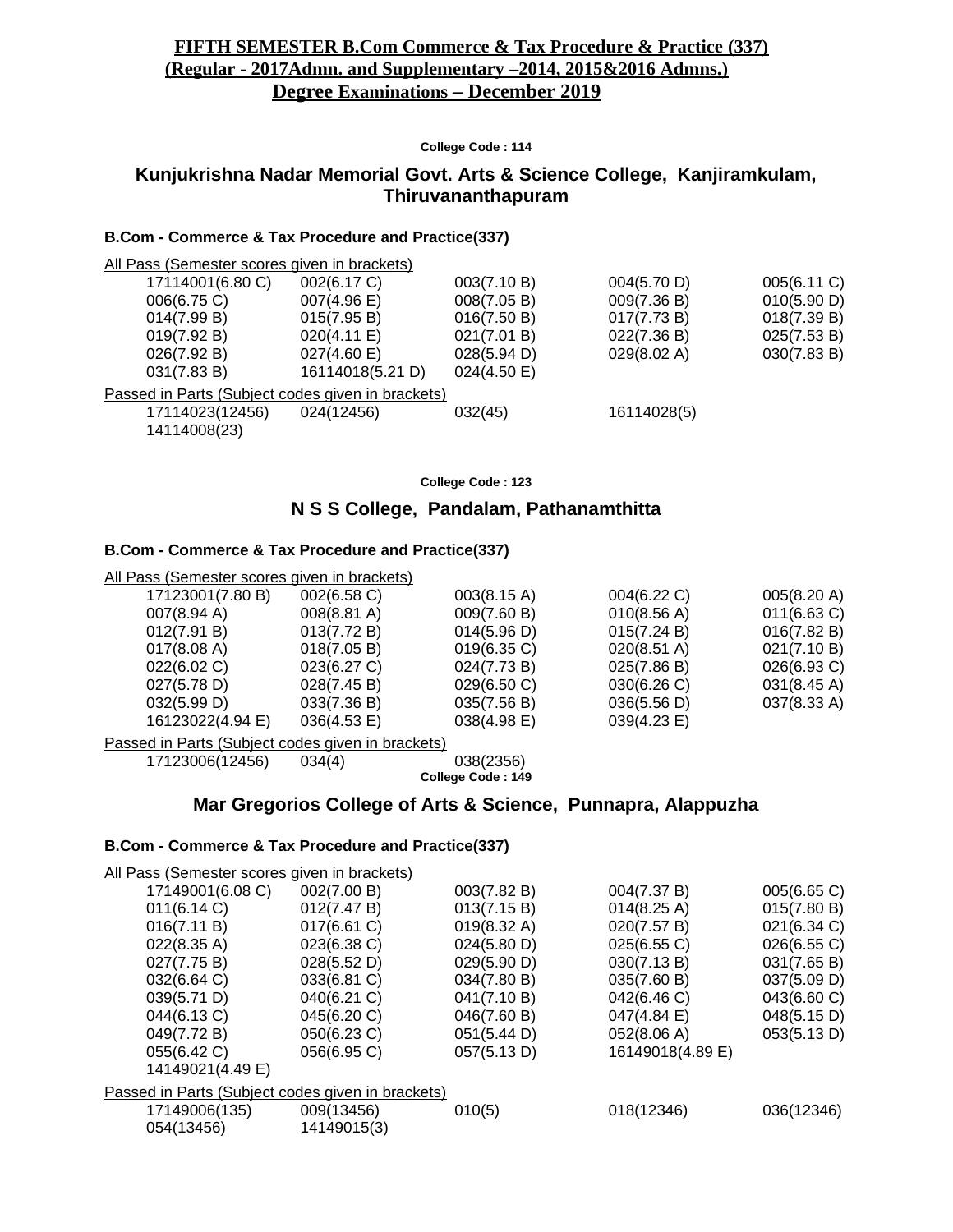## **Don Bosco College, Kottiyam, Kollam**

#### **B.Com - Commerce & Tax Procedure and Practice(337)**

| All Pass (Semester scores given in brackets)      |                |             |             |                |
|---------------------------------------------------|----------------|-------------|-------------|----------------|
| 17151001(5.84 D)                                  | 002(7.02 B)    | 004(5.97 D) | 006(8.04 A) | $011(6.90)$ C) |
| 012(6.71 C)                                       | $013(6.83)$ C) | 014(5.58 D) | 015(7.56 B) | 016(7.11 B)    |
| 017(7.70 B)                                       | 018(6.46)      | 019(6.97 C) | 021(7.43 B) | 022(7.11 B)    |
| 023(7.12 B)                                       | 024(7.36 B)    | 025(6.46)   | 026(7.50 B) | 027(7.66 B)    |
| 028(6.83 C)                                       | 029(7.05 B)    | 030(7.07 B) | 031(7.33 B) | 032(5.12 D)    |
| 033(5.28 D)                                       | 034(7.58 B)    | 035(5.16 D) | 036(5.91 D) | 037(5.26 D)    |
| 038(5.73 D)                                       |                |             |             |                |
| Passed in Parts (Subject codes given in brackets) |                |             |             |                |
| 17151005(456)                                     | 007(13456)     | 009(456)    | 010(345)    |                |
|                                                   |                |             |             |                |

**College Code : 156**

#### **Carmel College, Muhamma, Alappuzha**

#### **B.Com - Commerce & Tax Procedure and Practice(337)**

All Pass (Semester scores given in brackets)

| 17156001(7.77 B) | $002(6.60 \, \text{C})$ | 003(5.84 D)    | 004(5.68 D)           | 005(5.93 D) |
|------------------|-------------------------|----------------|-----------------------|-------------|
| 006(5.97 D)      | 007(5.18 D)             | $008(4.88)$ E) | $009(4.74 \text{ E})$ | 010(5.73 D) |
| 011(5.58 D)      | 012(5.01 D)             | 014(5.22 D)    | 015(7.61 B)           | 016(5.23 D) |
| 017(5.04 D)      | 018(5.50 D)             | 020(5.83 D)    | 021(5.99 D)           | 022(7.59 B) |
| 16156010(5.56 D) | $012(4.97)$ E)          |                |                       |             |

Passed in Parts (Subject codes given in brackets)

17156019(13456)

**College Code : 157**

## **Mar Chrysostom College, Paranthal,Adoor, Pathanamthitta**

| All Pass (Semester scores given in brackets)      |                       |             |                  |             |  |  |
|---------------------------------------------------|-----------------------|-------------|------------------|-------------|--|--|
| 17157001(5.96 D)                                  | 002(8.48 A)           | 003(6.84 C) | 004(6.65 C)      | 005(7.20 B) |  |  |
| 007(6.70 C)                                       | 008(8.06 A)           | 009(6.66 C) | 010(6.45)        | 011(7.91 B) |  |  |
| 012(7.45 B)                                       | 013(8.02 A)           | 014(7.77 B) | 015(7.86 B)      | 016(7.50 B) |  |  |
| 018(6.17 C)                                       | 019(7.05 B)           | 020(5.57 D) | 021(6.60 C)      | 022(7.94 B) |  |  |
| 023(6.98 C)                                       | $024(8.54 \text{ A})$ | 025(8.06 A) | 026(8.17 A)      | 027(7.91 B) |  |  |
| 028(7.33 B)                                       | 029(6.91 C)           | 030(6.46 C) | 032(6.62 C)      | 033(6.47 C) |  |  |
| 034(7.34 B)                                       | 035(8.83 A)           | 036(8.13 A) | 037(7.03 B)      | 038(7.13 B) |  |  |
| 039(5.89 D)                                       | 040(7.60 B)           | 041(8.47 A) | 042(7.47 B)      | 044(7.27 B) |  |  |
| 16157008(5.49 D)                                  | 014(5.36 D)           | 027(5.40 D) | 15157017(5.30 D) |             |  |  |
| Passed in Parts (Subject codes given in brackets) |                       |             |                  |             |  |  |
| 17157006(12456)                                   | 017(13456)            | 031(13456)  | 043(13456)       |             |  |  |
|                                                   |                       |             |                  |             |  |  |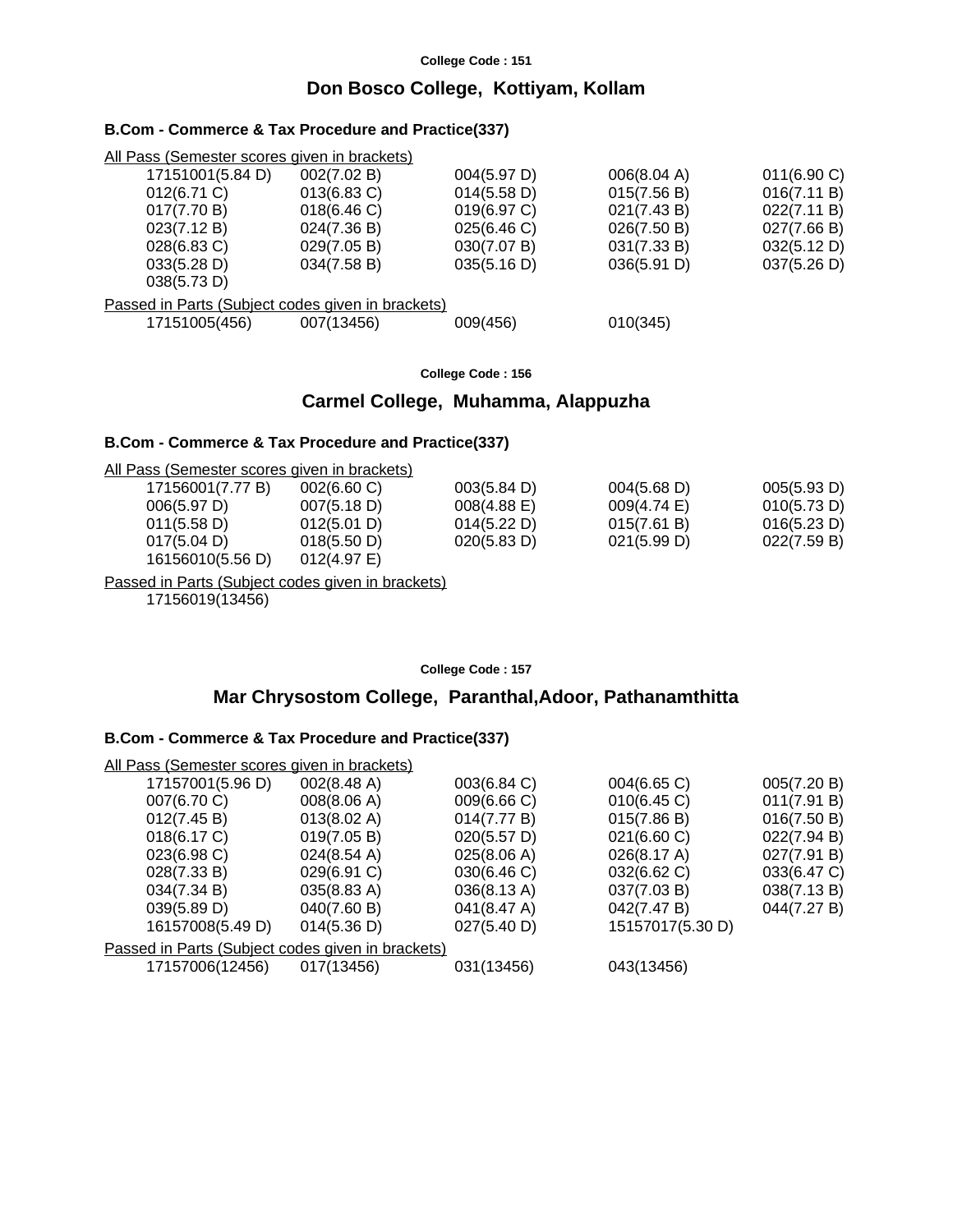## **Christ College, Vizhinjam, Thiruvananthapuram**

#### **B.Com - Commerce & Tax Procedure and Practice(337)**

| All Pass (Semester scores given in brackets)      |             |             |               |                |  |  |
|---------------------------------------------------|-------------|-------------|---------------|----------------|--|--|
| 17159002(5.29 D)                                  | 003(7.66 B) | 004(8.32 A) | 005(5.94 D)   | 006(6.94 C)    |  |  |
| 007(5.08 D)                                       | 008(7.87 B) | 009(5.42 D) | 010(7.88 B)   | $011(6.73)$ C) |  |  |
| 012(7.62 B)                                       | 013(7.13 B) | 014(7.14 B) | 015(8.06 A)   | 016(6.74)      |  |  |
| 017(8.05 A)                                       | 018(8.13 A) | 019(5.88 D) | 021(5.75 D)   | 022(6.92 C)    |  |  |
| 023(6.05 C)                                       | 024(5.78 D) | 026(5.14 D) | 027(6.04 C)   | 028(7.05 B)    |  |  |
| 029(7.98 B)                                       | 030(7.38 B) | 031(7.22 B) | 032(6.68 C)   | 033(7.17 B)    |  |  |
| 034(7.73 B)                                       | 035(6.54 C) | 036(8.33 A) | 037(5.98 D)   | 039(6.20 C)    |  |  |
| 040(5.92 D)                                       | 041(5.44 D) | 042(6.80 C) | 043(8.12 A)   | 044(6.78 C)    |  |  |
| 16159006(5.56 D)                                  | 020(5.70 D) | 029(4.61 E) | 030(4.84 E)   |                |  |  |
| 15159023(4.66 E)                                  |             |             |               |                |  |  |
| Passed in Parts (Subject codes given in brackets) |             |             |               |                |  |  |
| 17159001(1346)                                    | 020(1456)   | 038(1456)   | 15159036(134) |                |  |  |
|                                                   |             |             |               |                |  |  |

**College Code : 171**

## **Mar Ivanios College, Mavelikkara, Alappuzha**

#### **B.Com - Commerce & Tax Procedure and Practice(337)**

| All Pass (Semester scores given in brackets)      |                  |                  |                |                |  |  |
|---------------------------------------------------|------------------|------------------|----------------|----------------|--|--|
| 17171001(7.06 B)                                  | 002(6.68 C)      | 003(7.57 B)      | 004(8.66 A)    | 005(5.97 D)    |  |  |
| 006(8.21 A)                                       | 007(5.55 D)      | 008(8.15 A)      | 009(7.54 B)    | 010(5.38 D)    |  |  |
| 011(7.97 B)                                       | 012(6.87 C)      | $013(6.23)$ C)   | $014(6.33)$ C) | 017(4.80 E)    |  |  |
| 018(6.06 C)                                       | 019(5.08 D)      | 020(7.44 B)      | 021(5.52 D)    | 022(5.51 D)    |  |  |
| 023(6.78 C)                                       | 025(5.35 D)      | 026(6.98 C)      | 027(8.27 A)    | 028(7.31 B)    |  |  |
| 029(6.65)                                         | 030(7.47 B)      | 031(6.81 C)      | 033(7.58 B)    | 034(5.89 D)    |  |  |
| 035(7.78 B)                                       | 037(7.46 B)      | 038(6.29 C)      | 039(7.38 B)    | 040(7.01 B)    |  |  |
| 041(6.27 C)                                       | 042(8.12 A)      | 043(6.54 C)      | 044(8.60 A)    | 045(6.77 C)    |  |  |
| 046(6.26 C)                                       | 047(5.65 D)      | 16171002(5.52 D) | 007(4.99 E)    | $021(4.36)$ E) |  |  |
| 037(5.08 D)                                       | 15171030(5.39 D) | 039(4.80 E)      |                |                |  |  |
| Passed in Parts (Subject codes given in brackets) |                  |                  |                |                |  |  |
| 17171016(12346)                                   | 032(12456)       | 036(1456)        | 16171018(13)   | 023(35)        |  |  |

#### **College Code : 175**

## **Bishop Jesudasan Arts & Science College, Mulayara, Thiruvananthapuram**

| All Pass (Semester scores given in brackets)      |             |             |                |             |
|---------------------------------------------------|-------------|-------------|----------------|-------------|
| 17175002(6.68 C)                                  | 003(6.83 C) | 004(4.76 E) | 005(6.96 C)    | 009(6.99 C) |
| 010(4.11 E)                                       | 011(5.01 D) | 013(6.82 C) | $017(4.82)$ E) | 018(5.26 D) |
| 021(7.28 B)                                       | 022(6.16 C) | 024(6.34 C) | 025(6.06 C)    | 027(5.66 D) |
| 028(4.74 E)                                       | 029(6.35 C) | 030(6.52 C) | 032(6.87 C)    | 033(6.73 C) |
| 036(5.28 D)                                       | 037(8.44 A) | 039(6.30 C) |                |             |
| Passed in Parts (Subject codes given in brackets) |             |             |                |             |
| 17175001(1456)                                    | 006(13456)  | 007(12346)  | 008(12346)     | 012(13456)  |
| 014(2345)                                         | 015(3456)   | 016(12346)  | 019(4)         | 020(12456)  |
| 023(13456)                                        | 026(34)     | 031(12456)  | 035(1346)      | 038(12346)  |
| 040(146)                                          |             |             |                |             |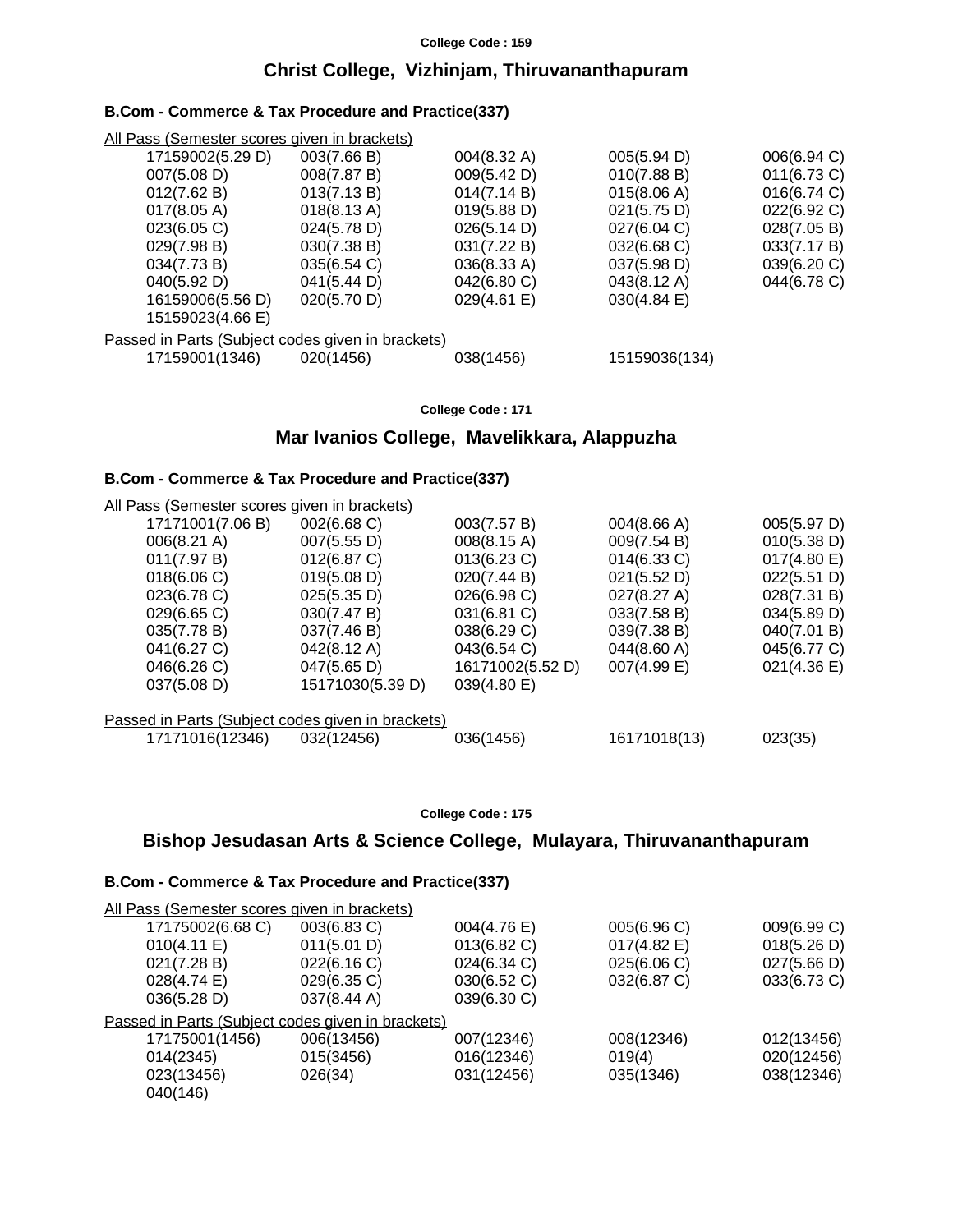## **C.H.M.M College of Advanced Studies, Chavarkode, Thiruvananthapuram**

#### **B.Com - Commerce & Tax Procedure and Practice(337)**

| All Pass (Semester scores given in brackets)      |             |                  |              |                       |
|---------------------------------------------------|-------------|------------------|--------------|-----------------------|
| 17801002(6.84 C)                                  | 004(6.56 C) | 005(6.41 C)      | 006(6.44 C)  | 007(7.79 B)           |
| 008(5.55 D)                                       | 010(6.61 C) | 011(7.66 B)      | 013(6.64 C)  | 014(6.02 C)           |
| $015(6.94)$ C)                                    | 016(6.25)   | 018(6.71 C)      | 020(4.81 E)  | 021(7.04 B)           |
| 022(7.70 B)                                       | 025(6.50 C) | 026(6.08 C)      | 027(5.94 D)  | 029(6.48 C)           |
| 031(5.07 D)                                       | 032(6.72 C) | 034(5.81 D)      | 036(6.13 C)  | 037(5.32 D)           |
| 043(5.72 D)                                       | 048(5.77 D) | 16801009(4.58 E) | 012(4.71 E)  | $017(4.55 \text{ E})$ |
| 020(5.26 D)                                       | 025(5.25 D) | 026(5.77 D)      | 028(5.08 D)  | 030(5.08 D)           |
| 042(5.13 D)                                       | 046(5.86 D) | 15801002(4.14 E) |              |                       |
| Passed in Parts (Subject codes given in brackets) |             |                  |              |                       |
| 17801001(13456)                                   | 003(13456)  | 009(12346)       | 012(12345)   | 028(1456)             |
| 030(1246)                                         | 033(2456)   | 038(1456)        | 039(12456)   | 041(4)                |
| 045(1246)                                         | 046(12346)  | 047(1234)        | 16801021(12) |                       |
|                                                   |             |                  |              |                       |

**College Code : 803**

## **College of Applied Sciences, Mavelikkara, Alappuzha**

#### **B.Com - Commerce & Tax Procedure and Practice(337)**

All Pass (Semester scores given in brackets)

| 17803001(6.96 C)      | 002(7.51 B) | 003(6.79 C)           | 006(7.02 B) | 007(8.06 A)    |
|-----------------------|-------------|-----------------------|-------------|----------------|
| 008(5.50 D)           | 009(7.68 B) | 010(7.58 B)           | 011(5.47 D) | 012(6.43 C)    |
| 013(6.54 C)           | 014(7.41 B) | 016(5.56 D)           | 017(5.52 D) | 018(6.92 C)    |
| $019(8.40 \text{ A})$ | 020(6.55 C) | 021(6.52 C)           | 022(6.95 C) | 023(6.94 C)    |
| 024(7.16 B)           | 025(6.14 C) | 026(7.53 B)           | 027(6.33 C) | 028(6.99 C)    |
| 029(7.22 B)           | 030(6.60 C) | 031(6.48 C)           | 033(6.17 C) | 034(5.42 D)    |
| 036(7.97 B)           | 037(6.64 C) | $038(8.14 \text{ A})$ | 039(6.40 C) | $040(6.08)$ C) |
| 041(5.83 D)           | 042(6.45 C) | 043(5.85 D)           | 044(7.40 B) | 045(5.80 D)    |
| 046(6.62 C)           | 048(5.74 D) | 16803001(5.45 D)      | 015(5.46 D) | 017(5.04 D)    |
|                       |             |                       |             |                |

16803028(6.11 C)

Passed in Parts (Subject codes given in brackets)

| 17803004(156) | 005(1456) | 032(12346) | 047(4) |
|---------------|-----------|------------|--------|
| 16803020(3)   |           |            |        |
| 038(3)        |           |            |        |
|               |           |            |        |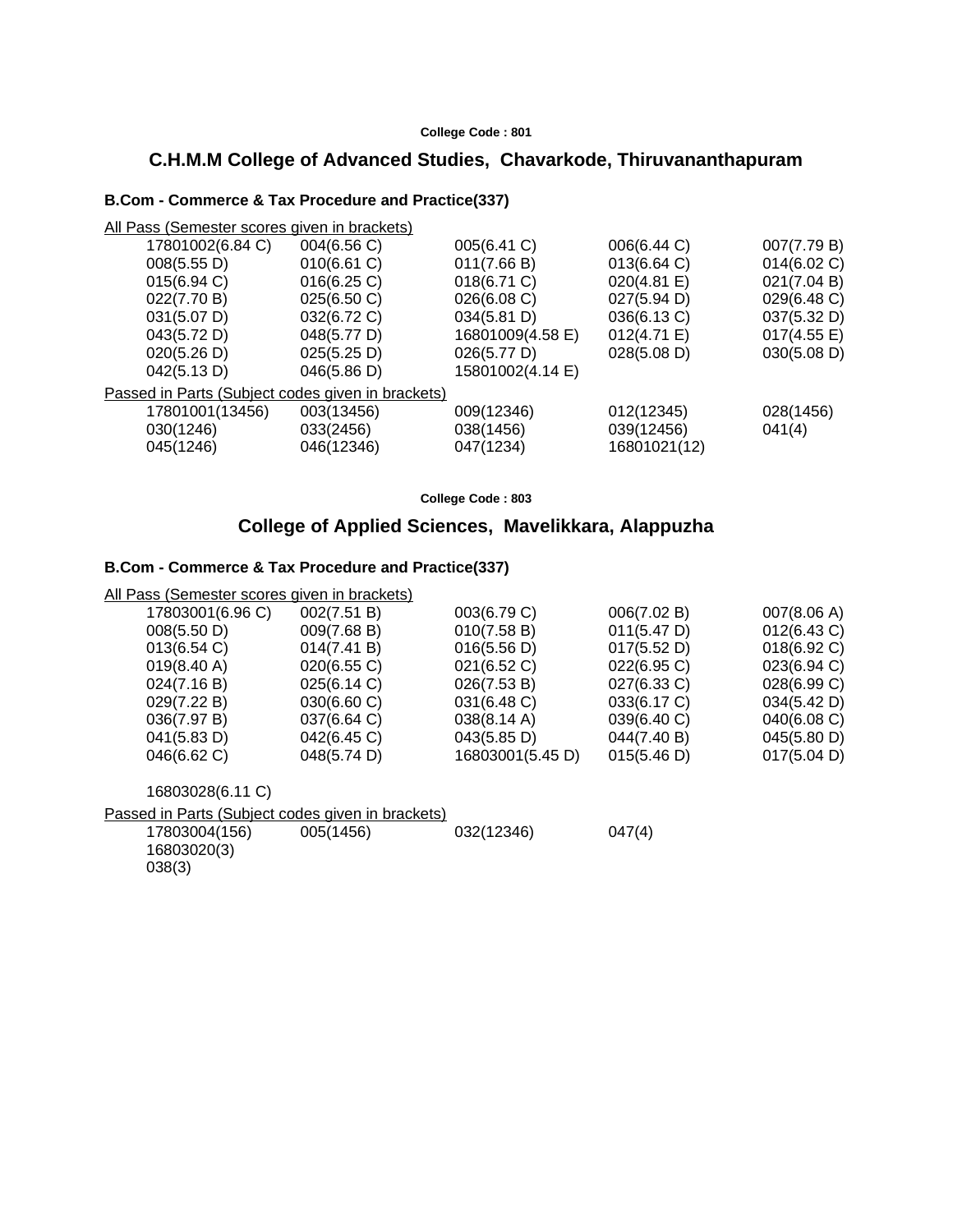## **National College, Ambalathara, Thiruvananthapuram**

## **B.Com - Commerce & Tax Procedure and Practice(337)**

| All Pass (Semester scores given in brackets)      |             |                       |                  |                |
|---------------------------------------------------|-------------|-----------------------|------------------|----------------|
| 17807001(6.81 C)                                  | 002(4.60 E) | 003(7.01 B)           | 004(7.70 B)      | 005(7.58 B)    |
| 006(5.68 D)                                       | 007(6.97 C) | 008(6.46 C)           | 009(5.74 D)      | 010(4.94 E)    |
| 011(4.77 E)                                       | 013(4.76 E) | $014(4.88 \text{ E})$ | 016(5.06 D)      | $017(6.21)$ C) |
| 018(6.21 C)                                       | 019(5.58 D) | 020(6.32 C)           | 021(6.87 C)      | 022(4.83 E)    |
| 023(7.24 B)                                       | 025(6.05 C) | 029(5.14 D)           | 030(4.55 E)      | 031(4.75 E)    |
| 033(6.61 C)                                       | 034(4.91 E) | 037(4.77 E)           | 038(4.62 E)      | 040(6.03 C)    |
| 042(6.41 C)                                       | 043(6.38 C) | 045(6.51 C)           | 047(6.06 C)      | 048(6.36 C)    |
| 049(5.57 D)                                       | 051(5.77 D) | 052(7.51 B)           | 16807001(5.45 D) | 025(4.80 E)    |
| 037(4.98 E)                                       | 046(4.38 E) | 048(5.41 D)           | 15807003(4.16 E) | 022(4.10 E)    |
| Passed in Parts (Subject codes given in brackets) |             |                       |                  |                |
| 17807015(456)                                     | 026(14)     | 027(12346)            | 028(134)         | 036(5)         |
| 039(3456)                                         | 046(2456)   | 16807013(4)           | 030(13)          | 047(246)       |
| 15807029(23)                                      |             |                       |                  |                |

**College Code : 812**

## **Naipunya School of Management, Cherthala, Alappuzha**

## **B.Com - Commerce & Tax Procedure and Practice(337)**

| All Pass (Semester scores given in brackets) |                  |                                                   |             |
|----------------------------------------------|------------------|---------------------------------------------------|-------------|
| 002(6.34 C)                                  | 003(7.14 B)      | 004(7.37 B)                                       | 005(7.25 B) |
| 007(6.54 C)                                  | 008(7.01 B)      | 009(6.70 C)                                       | 010(8.50 A) |
| 012(7.32 B)                                  | 013(6.90 C)      | 014(5.77 D)                                       | 015(5.06 D) |
| 017(6.49 C)                                  | 018(6.42 C)      | 019(5.42 D)                                       | 020(5.56 D) |
| 022(5.51 D)                                  | 023(4.94 E)      | 024(6.16 C)                                       | 025(7.92 B) |
| 027(6.59 C)                                  | 028(6.48 C)      | 029(7.05 B)                                       | 030(6.56 C) |
| 034(5.51 D)                                  | 035(6.18)        | 036(7.35 B)                                       | 037(7.17 B) |
| 039(6.30 C)                                  | 040(6.10 C)      | 041(7.40 B)                                       | 042(7.43 B) |
| 044(7.26 B)                                  | 045(6.70 C)      | 046(5.51 D)                                       | 048(6.31 C) |
| 050(7.07 B)                                  | 16812020(5.01 D) |                                                   |             |
|                                              |                  |                                                   |             |
| 033(12456)                                   | 047(12346)       |                                                   |             |
|                                              |                  | Passed in Parts (Subject codes given in brackets) |             |

**College Code : 822**

## **Sree Narayana Guru Memorial Arts & Science College, Thuravoor, Alappuzha**

| 005(7.04 B)<br>$016(4.27)$ E)                       |
|-----------------------------------------------------|
|                                                     |
|                                                     |
| 017(5.31 D)                                         |
| 022(4.95 E) Passed in Parts (Subject codes given in |
|                                                     |
| 012(346)                                            |
|                                                     |
|                                                     |
|                                                     |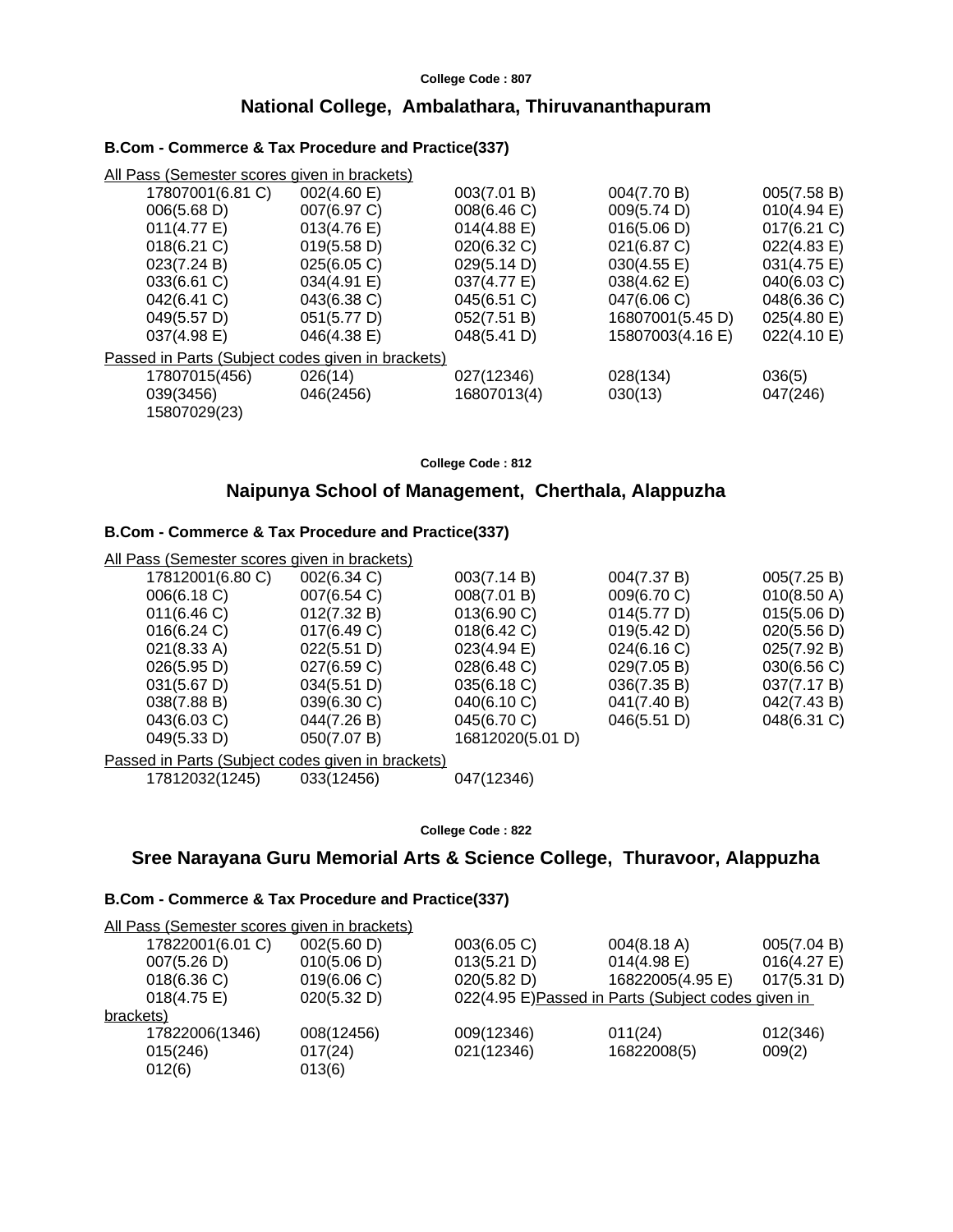## **College of Applied Science, Kundara, Kollam**

| All Pass (Semester scores given in brackets)      |             |             |             |             |
|---------------------------------------------------|-------------|-------------|-------------|-------------|
| 17824002(6.78 C)                                  | 004(5.71 D) | 005(5.42 D) | 007(7.08 B) | 008(6.02 C) |
| 009(5.71 D)                                       | 012(5.59 D) | 013(5.66 D) | 014(8.22 A) | 015(5.07 D) |
| 017(5.50 D)                                       | 018(6.49 C) | 019(6.65)   | 022(6.92 C) | 023(4.86)   |
| $025(6.78)$ C)                                    | 026(7.32 B) | 027(6.76 C) | 028(6.44 C) | 030(5.95 D) |
| 031(4.71 E)                                       |             |             |             |             |
| Passed in Parts (Subject codes given in brackets) |             |             |             |             |
| 17824001(26)                                      | 003(2456)   | 016(12456)  | 020(126)    | 021(1246)   |
| 029(45)                                           | 032(12356)  |             |             |             |
|                                                   |             |             |             |             |

**College Code : 825**

#### **Christ Nagar College, Maranalloor, Thiruvananthapuram**

## **B.Com - Commerce & Tax Procedure and Practice(337)**

**B.Com - Commerce & Tax Procedure and Practice(337)**

All Pass (Semester scores given in brackets)

| 17825001(6.93 C)                                  | 002(7.43 B) | 003(6.52 C)      | 005(7.41 B) | 006(6.35 C) |
|---------------------------------------------------|-------------|------------------|-------------|-------------|
| 007(8.10 A)                                       | 008(6.91 C) | 009(7.19 B)      | 010(5.42 D) | 011(6.69 C) |
| 012(7.76 B)                                       | 013(7.32 B) | 014(7.83 B)      | 015(5.71 D) | 016(7.58 B) |
| 017(6.26)                                         | 018(6.64)   | 019(7.77 B)      | 020(7.24 B) | 021(6.39 C) |
| 022(5.84 D)                                       | 023(7.95 B) | 024(6.85 C)      | 025(5.50 D) | 026(7.05 B) |
| 027(6.96 C)                                       | 028(6.65)   | 029(7.51 B)      | 030(7.03 B) | 031(7.44 B) |
| 032(5.73 D)                                       | 033(7.96 B) | 034(6.59 C)      | 035(7.13 B) | 036(7.80 B) |
| 037(5.73 D)                                       | 039(7.30 B) | 040(4.92 E)      | 041(7.61 B) | 042(7.67 B) |
| 044(6.08 C)                                       | 046(6.16 C) | 047(6.70 C)      | 048(6.38 C) | 049(7.90 B) |
| 050(5.26 D)                                       | 051(7.59 B) | 16825004(6.52 C) |             |             |
| Passed in Parts (Subject codes given in brackets) |             |                  |             |             |
| 17825004(1345)                                    | 038(345)    | 043(134)         | 045(12345)  |             |
|                                                   |             |                  |             |             |

**College Code : 888**

## **Sree Narayana Guru College of Advanced Studies, Chempazhanthy, Thiruvananthapuram**

| All Pass (Semester scores given in brackets)      |             |             |             |                       |  |  |
|---------------------------------------------------|-------------|-------------|-------------|-----------------------|--|--|
| 17888002(6.26 C)                                  | 003(6.43 C) | 005(5.35 D) | 006(5.62 D) | 007(6.05 C)           |  |  |
| 008(7.71 B)                                       | 009(7.04 B) | 010(6.13 C) | 011(7.36 B) | 012(7.37 B)           |  |  |
| $013(6.93)$ C)                                    | 014(7.73 B) | 015(7.75 B) | 016(4.81 E) | $017(4.86 \text{ E})$ |  |  |
| 019(5.93 D)                                       | 020(6.98 C) | 021(6.62 C) | 023(7.83 B) | 024(6.66 C)           |  |  |
| 025(8.56 A)                                       | 026(7.53 B) | 027(4.92 E) | 029(4.43 E) | 030(4.64 E)           |  |  |
| 031(4.01 E)                                       | 032(5.95 D) | 033(6.25 C) | 034(6.09 C) | 035(6.40 C)           |  |  |
| 036(6.28 C)                                       | 037(5.58 D) | 038(5.67 D) | 039(7.45 B) | 040(5.05 D)           |  |  |
| 041(6.01 C)                                       | 042(5.09 D) | 043(5.01 D) | 044(6.18 C) |                       |  |  |
|                                                   |             |             |             |                       |  |  |
| Passed in Parts (Subject codes given in brackets) |             |             |             |                       |  |  |
| 17888001(13456)                                   | 004(1345)   | 018(3456)   | 022(12456)  | 028(12346)            |  |  |
| 16888015(5)                                       | 019(5)      | 023(45)     | 029(1)      |                       |  |  |
|                                                   |             |             |             |                       |  |  |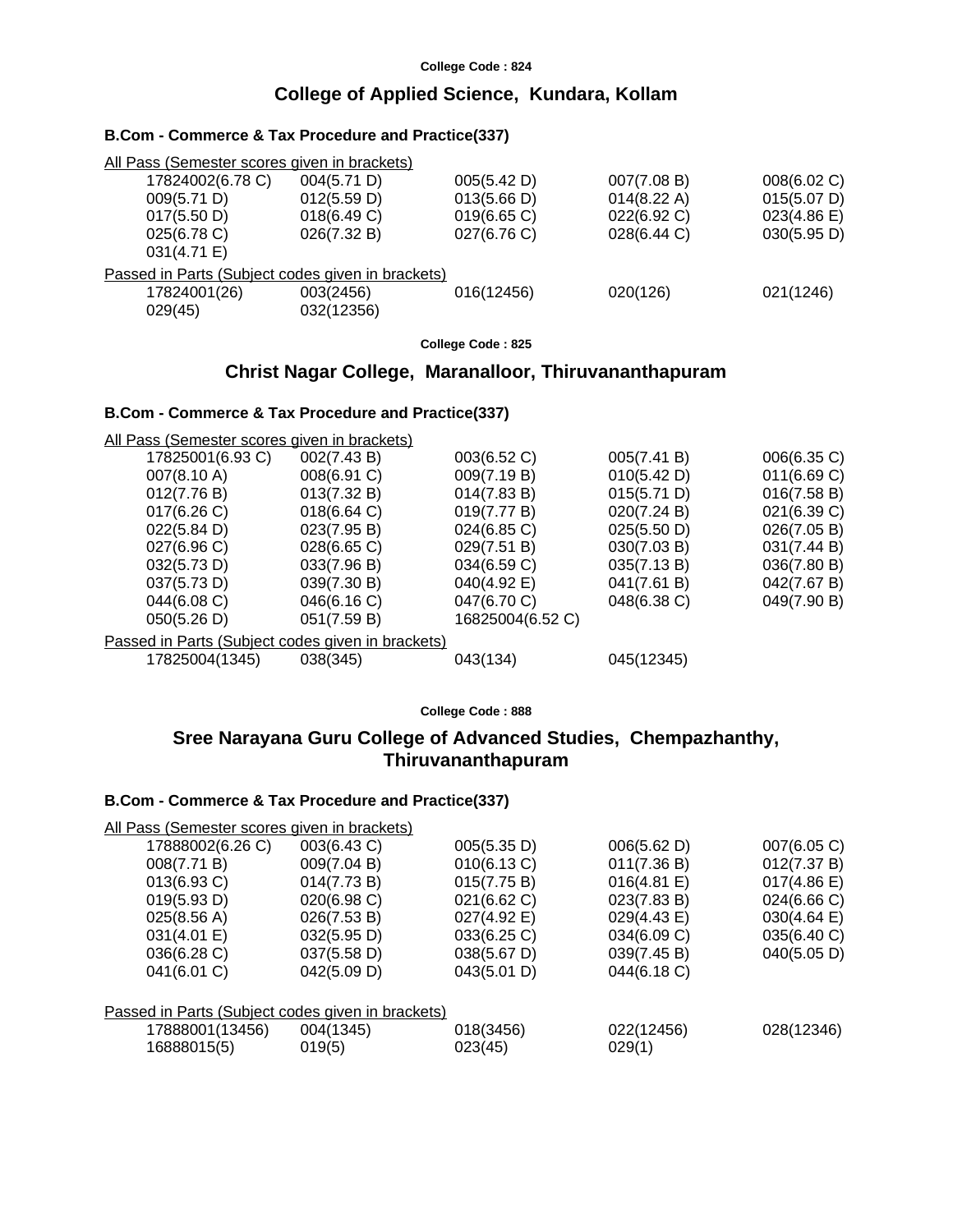## **Sree Narayana Guru College of Advanced Studies, Cherthala, Alappuzha**

#### **B.Com - Commerce & Tax Procedure and Practice(337)**

| All Pass (Semester scores given in brackets)      |             |             |                  |                |
|---------------------------------------------------|-------------|-------------|------------------|----------------|
| 17889001(5.73 D)                                  | 002(6.19 C) | 003(5.50 D) | 004(5.98 D)      | 006(5.46 D)    |
| 007(6.97 C)                                       | 008(6.50 C) | 009(6.14 C) | 010(6.17 C)      | $011(6.33)$ C) |
| $012(6.38)$ C)                                    | 013(5.86 D) | 014(5.11 D) | 015(6.29 C)      | 016(5.83 D)    |
| $017(6.45)$ C)                                    | 018(5.82 D) | 021(6.81 C) | 023(6.04 C)      | 024(5.91 D)    |
| 025(6.33 C)                                       | 026(5.91 D) | 027(5.06 D) | 028(5.44 D)      | 029(6.24 C)    |
| 031(6.68 C)                                       | 032(6.36 C) | 034(7.20 B) | 036(6.63 C)      | 037(6.51 C)    |
| 038(6.65 C)                                       | 039(6.88 C) | 040(4.74 E) | 041(7.25 B)      |                |
| 16889004(5.53 D)                                  |             |             |                  |                |
| 014(4.91 E)                                       | 022(5.01 D) | 027(4.86 E) | 14889047(5.87 D) |                |
| Passed in Parts (Subject codes given in brackets) |             |             |                  |                |
| 17889019(12346)                                   | 020(12346)  | 022(12346)  | 030(12346)       | 033(12345)     |
| 035(4)                                            | 042(14)     | 16889033(5) |                  |                |

**College Code : 891**

## **Sree Narayana Guru College of Advanced Studies, Sivagiri, Thiruvananthapuram**

#### **B.Com - Commerce & Tax Procedure and Practice(337)**

| <u>All Pass (Semester scores given in brackets)</u> |                                                   |                  |                  |                       |
|-----------------------------------------------------|---------------------------------------------------|------------------|------------------|-----------------------|
| 17891001(6.66 C)                                    | 002(7.26 B)                                       | 003(5.42 D)      | 004(6.03 C)      | 005(5.98 D)           |
| 006(7.36 B)                                         | 007(6.85 C)                                       | 008(5.86 D)      | 009(7.10 B)      | 010(7.32 B)           |
| 011(5.95 D)                                         | $012(6.98)$ C)                                    | 014(5.75 D)      | 015(6.35 C)      | 016(6.56 C)           |
| 017(5.37 D)                                         | 018(7.75 B)                                       | 019(7.45 B)      | 020(6.57 C)      | 021(7.00 B)           |
| 022(5.31 D)                                         | 023(6.15 C)                                       | 024(7.17 B)      | 025(6.52 C)      | 026(5.94 D)           |
| 027(5.41 D)                                         | 028(5.74 D)                                       | 029(7.05 B)      | 030(6.94 C)      | 031(6.33 C)           |
| 032(7.01 B)                                         | 033(7.58 B)                                       | 034(7.73 B)      | 035(5.41 D)      | 036(6.23 C)           |
| 037(5.82 D)                                         | 039(7.60 B)                                       | 040(5.66 D)      | 042(7.35 B)      | 043(7.22 B)           |
| 044(7.21 B)                                         | 045(7.52 B)                                       | 046(5.18 D)      | 047(6.44 C)      | 048(7.38 B)           |
| 049(7.32 B)                                         | 050(6.87 C)                                       | 16891004(5.05 D) | 15891017(5.52 D) | $028(4.85 \text{ E})$ |
| 037(4.83 E)                                         | 038(5.49 D)                                       |                  |                  |                       |
|                                                     | Passed in Parts (Subject codes given in brackets) |                  |                  |                       |
| 17891013(12456)<br>15891015(1)                      | 038(1256)                                         | 16891011(5)      | 012(35)          | 036(5)                |
|                                                     |                                                   |                  |                  |                       |

#### **College Code : 894**

## **College of Applied Science, Kalanjoor, Pathanamthitta**

| All Pass (Semester scores given in brackets)      |             |             |             |         |
|---------------------------------------------------|-------------|-------------|-------------|---------|
| 17894001(6.35 C)                                  | 002(5.54 D) | 005(5.47 D) | 009(6.23 C) |         |
| Passed in Parts (Subject codes given in brackets) |             |             |             |         |
| 17894003(1456)                                    | 004(1456)   | 006(1456)   | 007(1456)   | 008(14) |
| College Code: 984                                 |             |             |             |         |